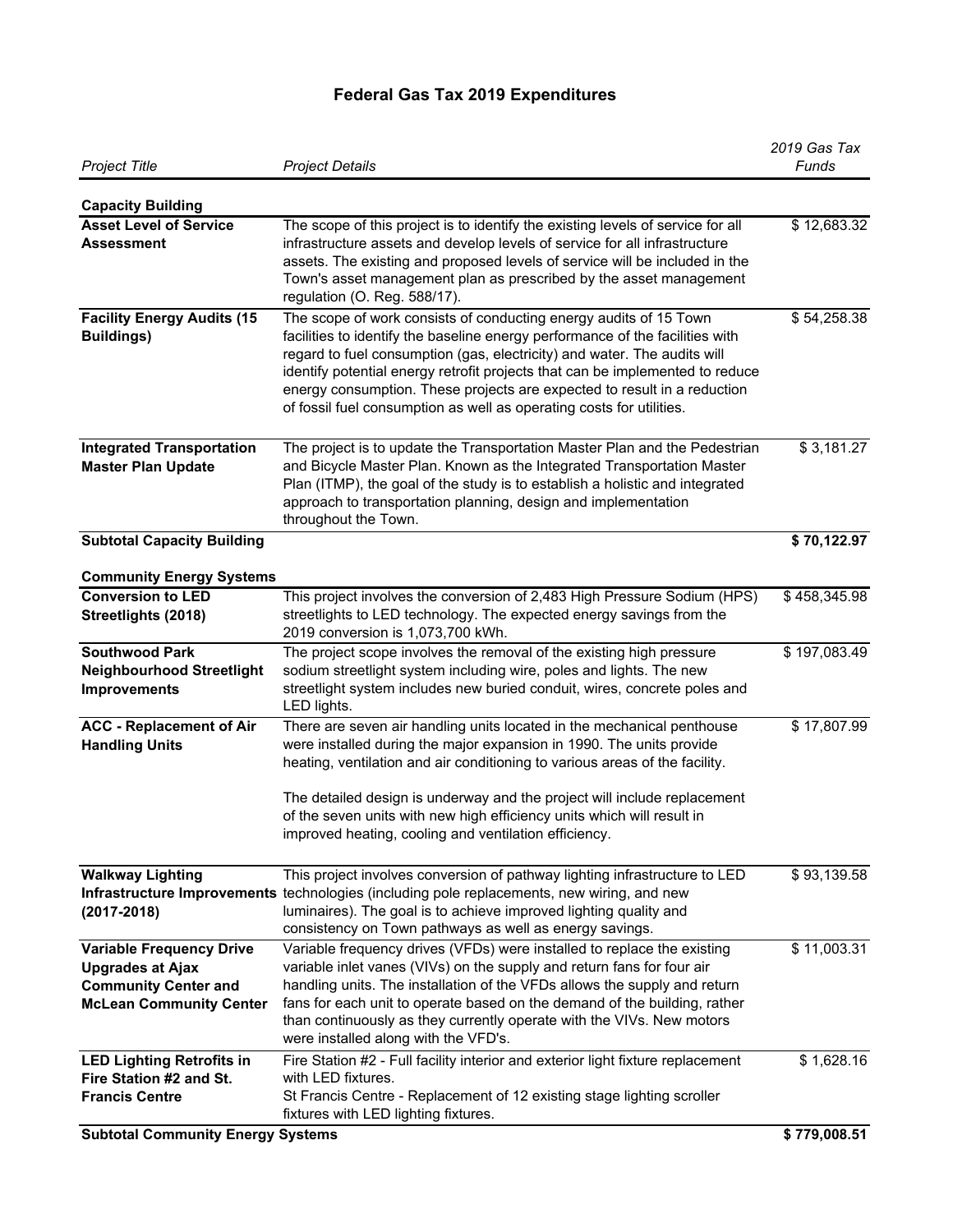## **Federal Gas Tax 2019 Expenditures**

| <b>Project Title</b>                                  | <b>Project Details</b>                                                                                                                                                                                                                                                                                                                                                                                                                                                                                    | 2019 Gas Tax<br>Funds |
|-------------------------------------------------------|-----------------------------------------------------------------------------------------------------------------------------------------------------------------------------------------------------------------------------------------------------------------------------------------------------------------------------------------------------------------------------------------------------------------------------------------------------------------------------------------------------------|-----------------------|
|                                                       |                                                                                                                                                                                                                                                                                                                                                                                                                                                                                                           |                       |
| <b>Culture</b>                                        |                                                                                                                                                                                                                                                                                                                                                                                                                                                                                                           |                       |
| <b>Quaker Meeting House</b><br><b>Renovations</b>     | The Quaker Meeting House was originally erected in 1867 and is a<br>designated historical property under Section 29 (Part IV) of the Ontario<br>Heritage Act.<br>Renovations have been completed to the building including accessible<br>washroom upgrades and rehabilitation to the foundation, structure,<br>electrical, HVAC and plumbing systems, masonry and roof repairs as well<br>as interior finishes upgrades including flooring & painting, new kitchen and<br>hazardous material remediation. | \$1,116,008.44        |
| <b>Subtotal Culture</b>                               |                                                                                                                                                                                                                                                                                                                                                                                                                                                                                                           | \$1,116,008.44        |
| <b>Recreation</b>                                     |                                                                                                                                                                                                                                                                                                                                                                                                                                                                                                           |                       |
| <b>Audley Recreation Centre</b>                       | 44,800 sq ft expansion to an existing recreation facility that provides an                                                                                                                                                                                                                                                                                                                                                                                                                                | \$2,297,731.60        |
| Phase 2                                               | active living studio, change rooms, multi-functional space for programming<br>for all ages, community rooms, and a branch library.                                                                                                                                                                                                                                                                                                                                                                        |                       |
| <b>Subtotal Recreation</b>                            |                                                                                                                                                                                                                                                                                                                                                                                                                                                                                                           | \$2,297,731.60        |
| <b>Local Roads and Bridges</b>                        |                                                                                                                                                                                                                                                                                                                                                                                                                                                                                                           |                       |
|                                                       | Dreyer Drive Reconstruction The scope of work includes reconstruction of approximately 1.0 km of<br>Dreyer Drive (from Harwood Ave to Clements Rd), including curb and<br>sidewalk replacements.                                                                                                                                                                                                                                                                                                          | \$4,680.96            |
| <b>Road Resurfacing and</b>                           | Road rehabilitation of Rotherglen Rd (0.88 lane km), Hawkins Crescent                                                                                                                                                                                                                                                                                                                                                                                                                                     | \$464,942.93          |
| <b>Reconstruction 2018</b>                            | (0.9 lane km), Garnett Dr (0.6 lane km), and O'Dell Court (0.32 lane km)<br>totaling 2.7 lane km. The project includes geotechnical assessments,<br>asphalt resurfacing, and rehabilitation of base asphalt, curbs and<br>sidewalks. Also included is the reconstruction of Mills Road from Station<br>Street to Hunt Street (1 lane km).                                                                                                                                                                 |                       |
| <b>Rotary Park Boardwalk</b>                          | Design and construction of a new 130m boardwalk located at the eastern<br>terminus of the Duffin's Creek pedestrian bridge, connecting the<br>pedestrian bridge with the Rotary Park and waterfront trail.                                                                                                                                                                                                                                                                                                | \$58,681.78           |
| <b>Lakeview Boulevard</b>                             | Realignment of 0.8 lane km of the Lakeview Boulevard as recommended<br>Realignment (Paradise Park) by the Class Environmental Assessment (EA). The scope of work involves<br>realigning Lakeview Boulevard along the original road alignment to the<br>north, removing and restoring the existing road alignment, and installing<br>new LED street lighting, a new cycling trail, new crosswalks, and traffic<br>calming measures.                                                                        | \$50,856.47           |
| <b>Construction of New</b><br>Sidewalks (2017 & 2018) | The scope of work involves the design and construction of 520 m of new<br>concrete sidewalks to maintain a continuous path system within the Town<br>and increase accessible and pedestrian friendly access.                                                                                                                                                                                                                                                                                              | \$26,530.29           |
| <b>Bayly/Westney LED</b>                              | Relocation and replacement of street lighting with LED lighting and                                                                                                                                                                                                                                                                                                                                                                                                                                       | \$64,167.18           |
| <b>Streetlights and Trail</b><br>Replacement          | replacement of the existing sidewalk with a multi-use trail at the southwest<br>corner of Bayly Street and Westney Road.                                                                                                                                                                                                                                                                                                                                                                                  |                       |
| <b>Subtotal Local Roads and Bridges</b>               |                                                                                                                                                                                                                                                                                                                                                                                                                                                                                                           | \$669,859.61          |
| <b>Sports</b>                                         |                                                                                                                                                                                                                                                                                                                                                                                                                                                                                                           |                       |
| <b>Harwood South Soccer</b>                           | Installation of new sports field lighting on an existing senior-size soccer                                                                                                                                                                                                                                                                                                                                                                                                                               | \$4,640.26            |
| <b>Pitch Improvements</b><br><b>Subtotal Sports</b>   | field on Harwood Avenue South.                                                                                                                                                                                                                                                                                                                                                                                                                                                                            | \$4,640.26            |
|                                                       |                                                                                                                                                                                                                                                                                                                                                                                                                                                                                                           |                       |